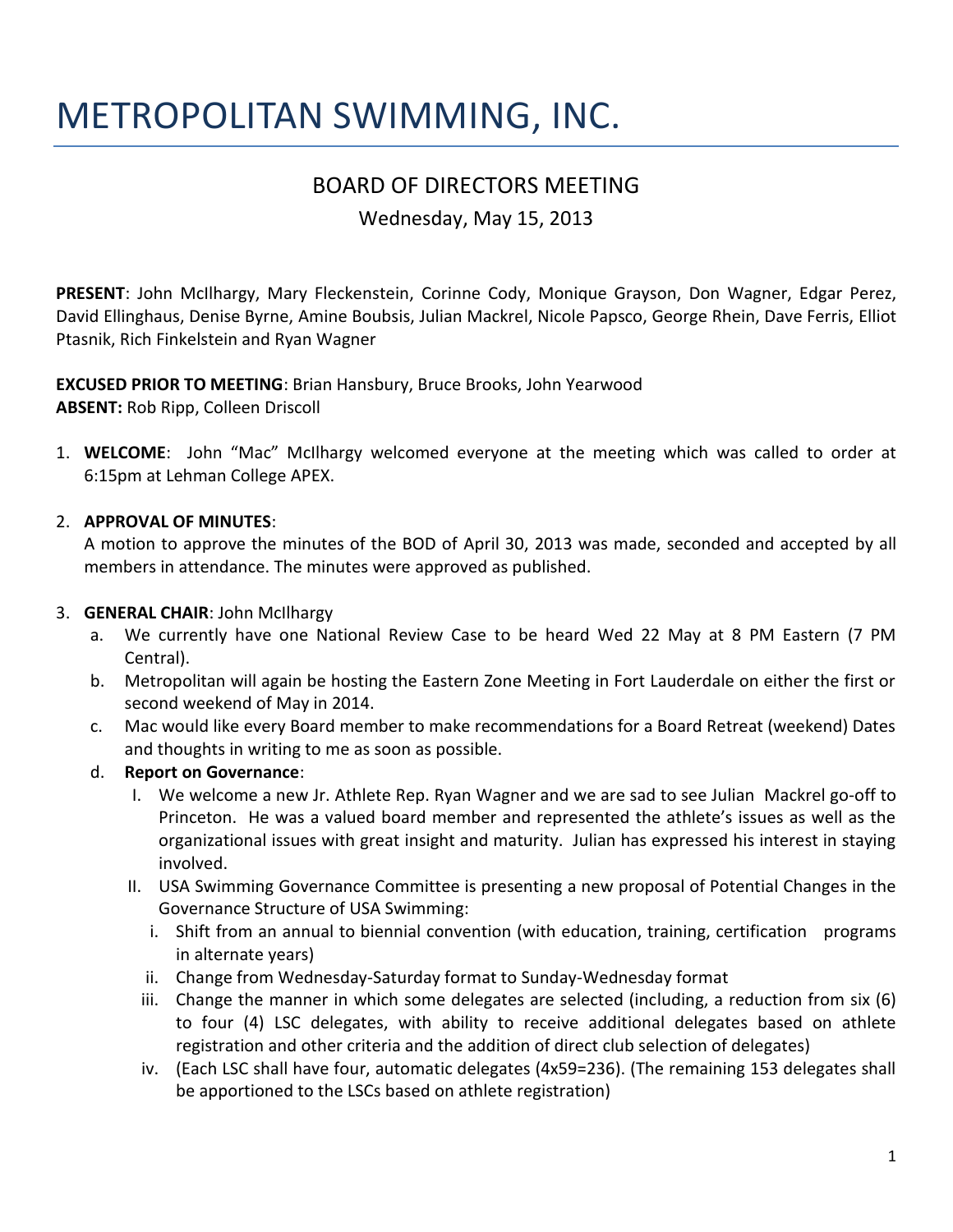- v. Currently Up to 10% of non-LSC delegates appointed by President -Presidential appointments to continue, % TBD
- vi. Each club achieving objective standard names a delegate with a hard cap on total number
- III. Discussion on January HOD Meeting: A motion was made to eliminate the January Meeting allowing all meet bids to be mailed into office with all the appropriate paperwork attached. Changes can be allowed up to a month before. We will use this time to run committee meetings in conjunction with our Metro BOD meeting and add time for any member wishing to address the board on issues, needs or ideas with written proposal and acceptance of schedule prior to the BOD meeting. David Ellinghaus seconded the above motion. All members approved. **Motion carries.**
- IV. Open Water: We need to better organize our open water education/procedures and role in governance. Suggestion was made to invite an OW Consultant to provide advice and expertise.

## **e. Eastern Zone Meeting:**

- I. Well attended meeting.
- II. Saturday morning LSC Chairs meeting to discuss EZ Budget and possible new future Zone responsibilities relative to USA Swimming Governance Changes.
- III. North and South Short Course Sectional Meet was approved 3/20-23
	- i. Long Course winter zone approved following week 3/28-30 same weekend as Eastern Zone Meet
	- ii. Olympic Distance Events will be moved to beginning of meet in even years.
	- iii. Sectionals North: Syracuse Chargers, Star Swimming. South: Virginia Swimming
	- iv. Discussion to make time standards identical through Zone (technical working on evaluating)
	- v. Fairport (Webster) Eastern Zone Bid winner
- IV. Zone Discussion on adding a New Safe Sport Zone Position
- V. Discussion on ways to deal with added zone costs for new responsibilities to be discussed in September zone meeting) Athlete surcharges for zone meets/Zone dues increase etc.
- VI. June 20-23 Diversity Summit Presentation will be held at MIT and Northeastern –training will include LC/SC and athletes and coaches will have their own educational track

# 4. **ADMINISTRATIVE VICE CHAIR**: Denise Byrne

- a. Thank you to Julian for his services as a metro Athlete Rep and good luck at Princeton.
- b. Congratulations to Nicole Papsco for her appointment on a National Committee for Club Development.
- c. Congratulations and Welcome to Ryan Wagner as metro's new Junior Athlete Rep.
- d. Congratulations to Condors, Long Island Aquatic Club, LaGuardia and Asphalt Green for achieving Metro Club Excellence.
- e. Reminder of Post Meet Reports. Use the new forms. Reports are due 30 days after the meet along with a check and/or voucher request.
- f. Meet Directors are reminded to email Denise if they are not sure when they last took the test or a clinic. It must be updated every three years. Meet Directors are required to be on deck for the duration of the meet.

# 5. **AGE GROUP CHAIRS**: John Yearwood and Edgar Perez

a. Discussion on the motion to eliminate the Metro Team Fast Suits from the mandatory uniform list for Zones is still being researched by the Age Group Committee.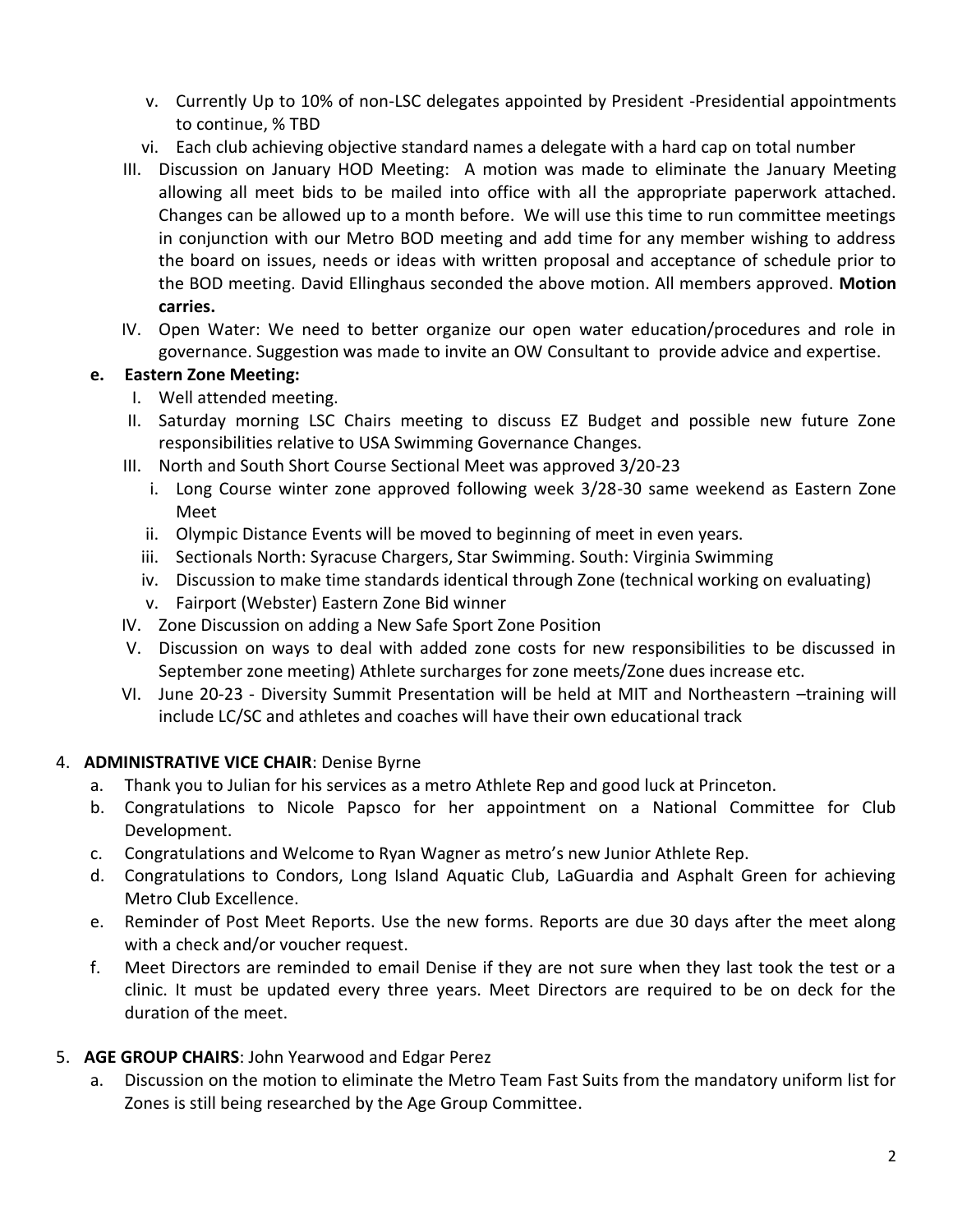# 6. **FINANCE CHAIR**: George Rhein

- a. George will go back to the bank this week to take care of the HSBC matured CDs.
- b. Budget Committee will meet in August.

#### 7. **NATIONAL TIMES VERIFICATION / TOP 16**: Monique Grayson

- a. Meet name MUST follow this pattern: YEAR MR TEAM Meet Name for example: 2**013 MR PATS** (or Patriots) **May Long Course Meet** and not Patriots 2013 May Long Course Meet
- b. Do not use only CAPITALS and do not add dashes "–" between each word
- c. When there is a problem at the meet (yellow or blue line in Meet Manager) , please check the timers watches times and add them manually in backup 2 and backup 3 – don't just change the time without first adding the watches times.
- d. Try to add the DQ codes as it does help the coaches (and the swimmers and parents).

## 8. **TREASURER REPORT**: Corinne Cody

- a. The September 2012–May 2013 Budget vs. Actuals' Report was available at the meeting. Pretty much everything is on target.
- b. Still some outstanding meet entry fees for Zone Qualifier and Senior Mets!
- c. Club Excellence is done still waiting for some paperwork to get back.
- d. Travel reimbursements Spring meets travel reimbursement expenses are now done. The process was much smoother this spring.

#### 9. **COACHES REPRESENTATIVE**: Amine Boubsis

- a. There is nothing new since our last meeting
- b. Questions about the status on Health Insurance for coaches. George said that we still need about 10 coaches to sign up.

#### 10. **ATHLETES' REPRESENTATIVES**: Julian Mackrel and Nicole Papsco

Nothing new since the end of April.

#### 11. **SAFETY/SAFE SPORT COORDINATOR**: Brian Hansbury

- a. Brian was unable to attend the meeting
- b. The Safe Sport Committee of USA-S will hold the first "LSC Safe Sport Coordinators Workshop" in Dallas, TX on May 31-June 1.

#### 12. **TECHNICAL PLANNING**: David Ellinghaus

- a. The Technical Planning Committee meeting took place on Tuesday, May  $7<sup>th</sup>$  at the Boys & Girls Club of Northern Westchester in Mount Kisco.
- b. Proposed dates for the 2014 Championships were posted on the Website:
	- Zone Team Qualifier February 15-17, 2014
	- Winter Senior Mets February 20-23, 2014
	- Silver Championships February 28, March 1-2, 2014
	- 8 & Under Champs March 8-9, 2014
	- Junior Olympics Short Course March 14-16, 2014
	- Bronze Championships March 21-23, 2014
	- Eastern Zones probably March 27-29, 2014 (will be decided at EZ meeting)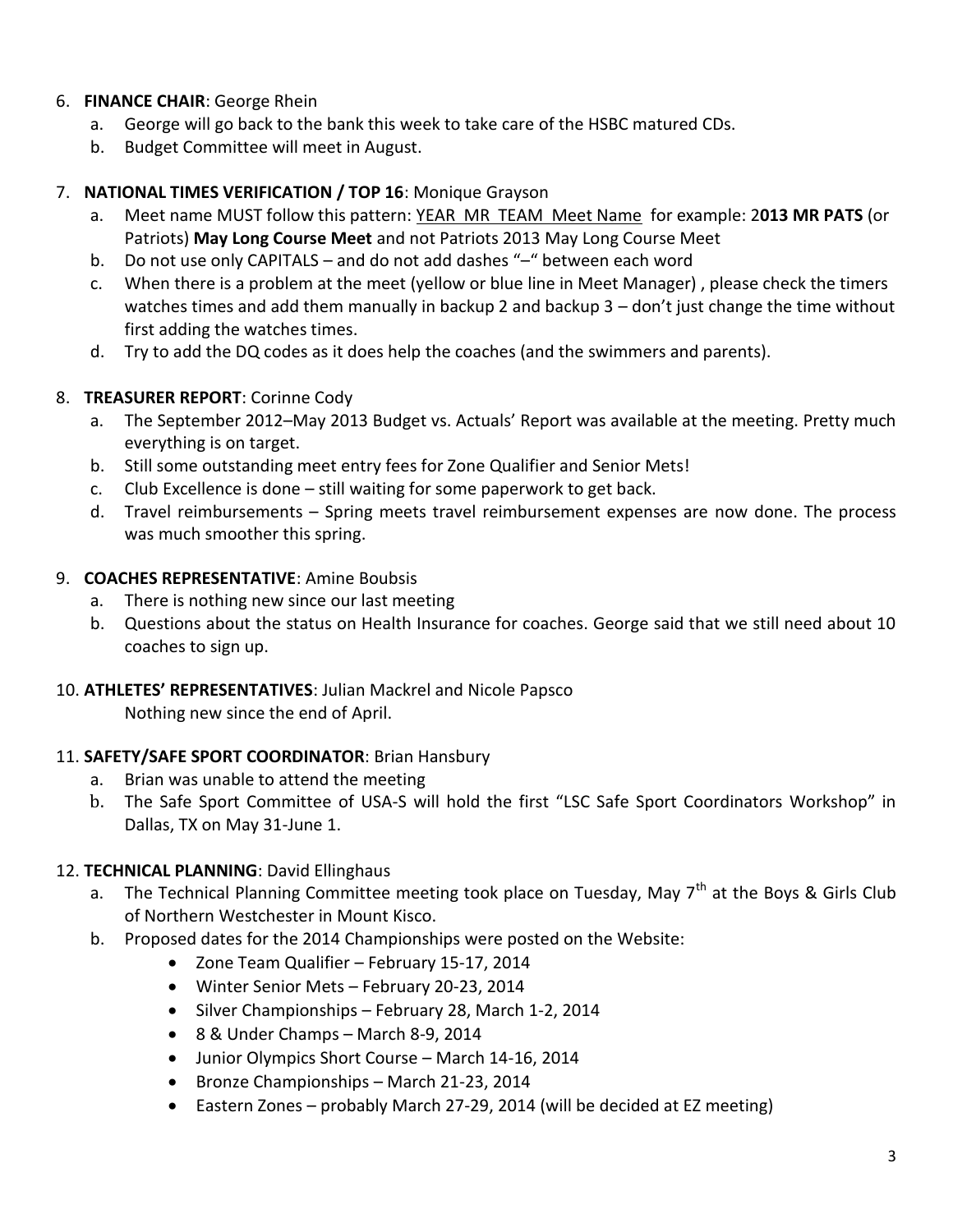- c. The updated Times Standards for 2013 LCM Senior Mets and Junior Olympics have been published. The proposed Time Standards for 2014 Winter Senior Mets and Age Group Championship meets are also available on the Metro Web site.
- d. Proposal from Alexis Skelos Alternative 15 & Over Metro Swimming Championships. A copy of the proposal was available on the Metro Web site and at the meeting.

#### 13. **HALL OF FAME**: Mary Fleckenstein/Monique Grayson

- a. The HOF Awards Banquet is next Wednesday, May 22<sup>nd</sup> at Riccardo's By The Bridge, in Astoria, Queens.
- b. Mac expects the whole Board to be there. Please contact Mary to register.

#### 14. **OFFICIALS CHAIR**: Bruce Brooks

Bruce was unable to attend the meeting. Corinne Cody will be the meet Referee at this summer Senior Mets.

#### 15. **DIVERSITY**: Elliot Ptasnik

- a. Eastern Zone Diversity Summit will be held in Boston, MA June 20-23rd.
- b. Two (2) athletes (1 male / 1 female ages 13-16yrs old) along with 1 diversity and inclusion chair and 1 coach will be invited - Selection is up to the LSC and LSC Diversity and Inclusion Chair. Application qualifications can be modified to your LSC. Please contact Elliot.

#### 16. **DISABILITY**: Denise Byrne

Edgar and Denise attended a Disability Clinic in Newton Square, PA (Middle Atlantic) – Mallory Weggemann (2012 Paralympics Gold Medal winner) was a very inspirational guest speaker.

- a. Middle Atlantic approached Denise & Edgar about the possibility of hosting a Disability Clinic next year (maybe in cooperation with NJ and AD) – maybe at Lehman.
- b. June 2014 New Jersey will be the host for the Special Olympics. Denise would like to attend and suggests including an athlete and an official.
- c. Metro has only a small number of athletes with disabilities we need to encourage more kids to register but many do not want to be "labeled". It is to the advantage of the swimmers to be on those lists as it gives them more opportunities to do things.

# 17. **SWIM-A-THON**: Rich Finkelstein

- a. The USA Swimming Foundation is on YOUR team and is doing all it can to help you raise more money for your club by bringing you an all new **2013 Swim-a-Thon Contest** – Check USA Swimming Web site for more details!
- b. Email Rich Finkelstein if you need more information

# 18. **UNFINISHED / OLD BUSINESS**:

- a. Insurance for Coaches and families We are 10 coaches short we need 50 applications to make it work – Contact George for to sign up.
- b. Elections will take place at HOD meeting later in the day
- c. Review Board of Review Organization as per Metro By-Laws 10.3.2 The BOR shall have at least six (6) regular members and at least three (3) alternate members. The Board of Review, and any panel hearing a case, shall have a sufficient number of athlete members to constitute at least 20% of its members. The House of Delegates may increase the number of regular or alternate members by resolution but subsequent to the adoption of these Bylaws may only decrease the number of regular or